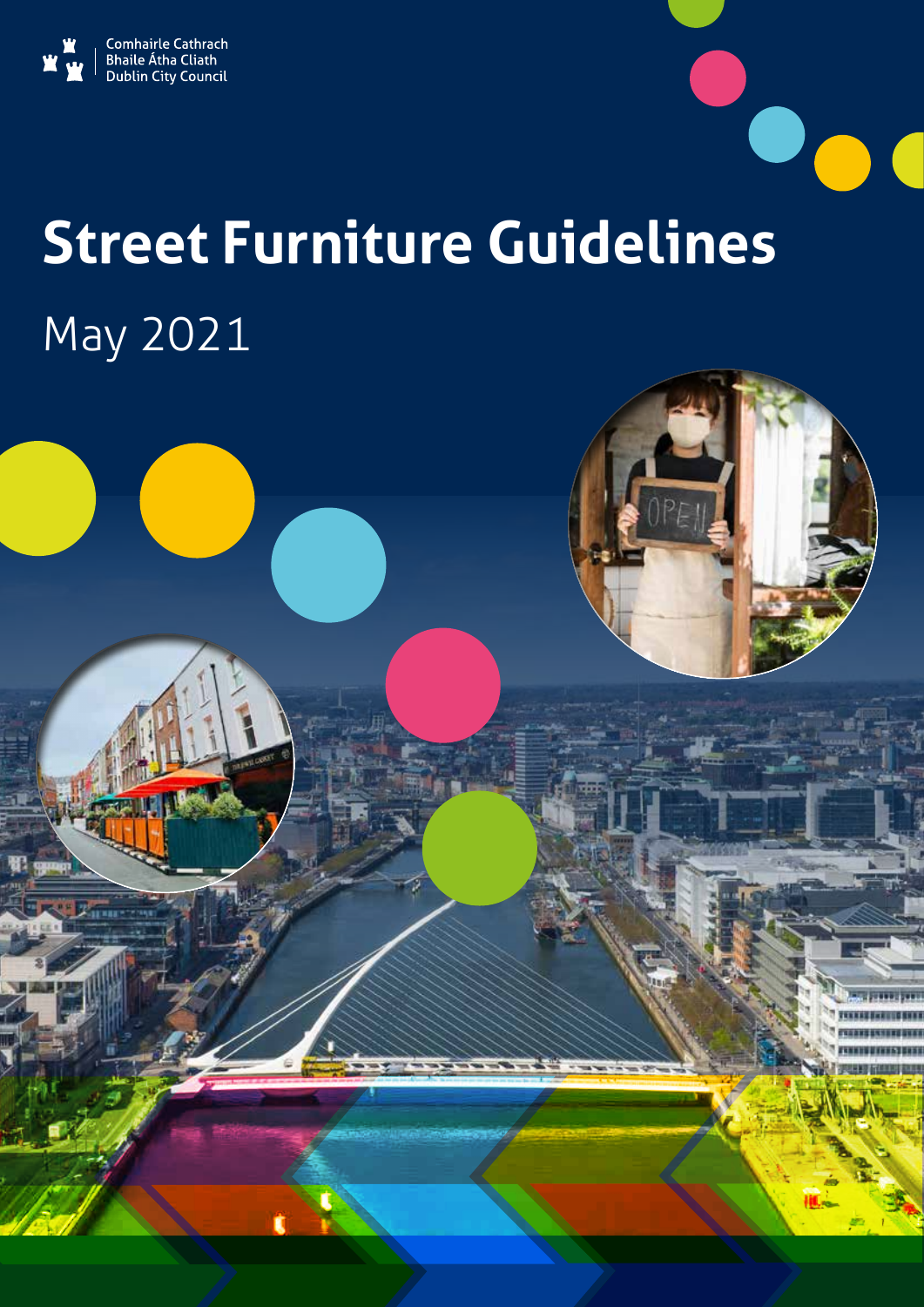- **1. Can I use a public space outside my business as an extension to my business?** The policy of the City Council is to assist hospitality businesses wishing to operate in public spaces adjacent to their premises.
- **2. Is there a limit to what I can do?** Yes. Dublin City Council has responsibility for managing public spaces throughout the City. We need to make sure that the public domain is safe and navigable for all citizens, therefore businesses must operate within certain regulations and guidelines.
- **3. Can I use the footpath in front of my business for furniture?** Generally you can but you need to apply for a *Temporary Street Furniture COVID Permit*. You cannot block or interfere with fire exits and you will need to maintain a 2 metre circulation space on the footpath over and above your temporary seating space requirement, for safe movement of pedestrians, as well as people with disabilities. It may not be possible to accommodate your application if our requirement cannot be complied with. Please see attached Temporary Street Furniture COVID Permit Information.
- **4. What type of furniture is covered under a Temporary Street Furniture COVID Permit?** Tables, Chairs, Barriers/Windbreakers, Awnings/Coverings, Heaters (electric or permanently fed gas heaters only), Lights, Gazebos, Dining Pods and Umbrellas. All furniture etc. must be capable of being removed every evening and stored off street.
- **5. What type of furniture is not covered under a Temporary Street Furniture Permit?** Signs attached to a building and any permanent structure attached to the outside of a building or in the public realm needs full planning permission. In general, any structure that cannot be removed every evening, including outdoor pods, parklets etc. needs full planning permission see **planning@dublincity.ie**
- **6. Can I use a parking space/loading bay in front of my business premises for furniture?** In some cases you will be able to. However, each application will need to be assessed, to see if the parking space/ loading bay can be suspended. Please follow the Temporary Street Furniture COVID Permit process

and send an e-mail to **streetfurniture@dublincity.ie** outlining your proposal. Agreement with adjoining businesses may be required.

- **7. Can I use the public road in front of my business for furniture?** In most situations the answer here is No, but please make an enquiry via email to **streetfurniture@dublincity.ie.**
- **8. Can I make an application in combination with a neighbouring similar businesses?** Yes, in appropriate locations and subject to additional requirements, DCC support businesses coming together to make combined applications.
- **9. How do I begin?** Get in touch with us here at Dublin City Council at **streetfurniture@dublincity.ie.** Tell us what you are proposing. We can also point you in the direction of other businesses, that are approved and are operating successfully, that can be observed as models of best practice.
- **10. Is there anything else I need to consider?** The safety of customers and of members of the public is paramount. Please see General Guidance and Dublin Fire Brigade Fire Safety and Operational Requirements outlined below.

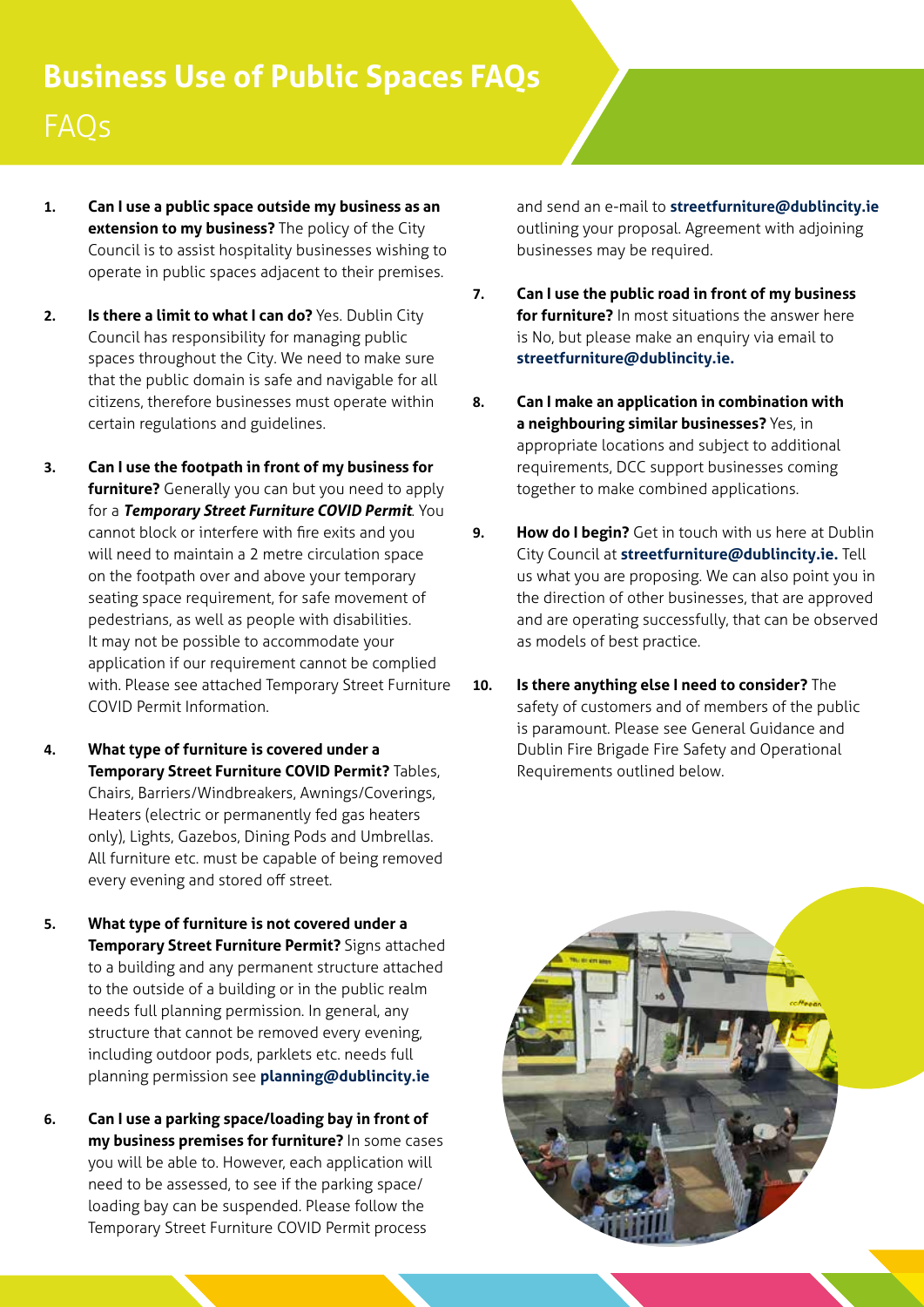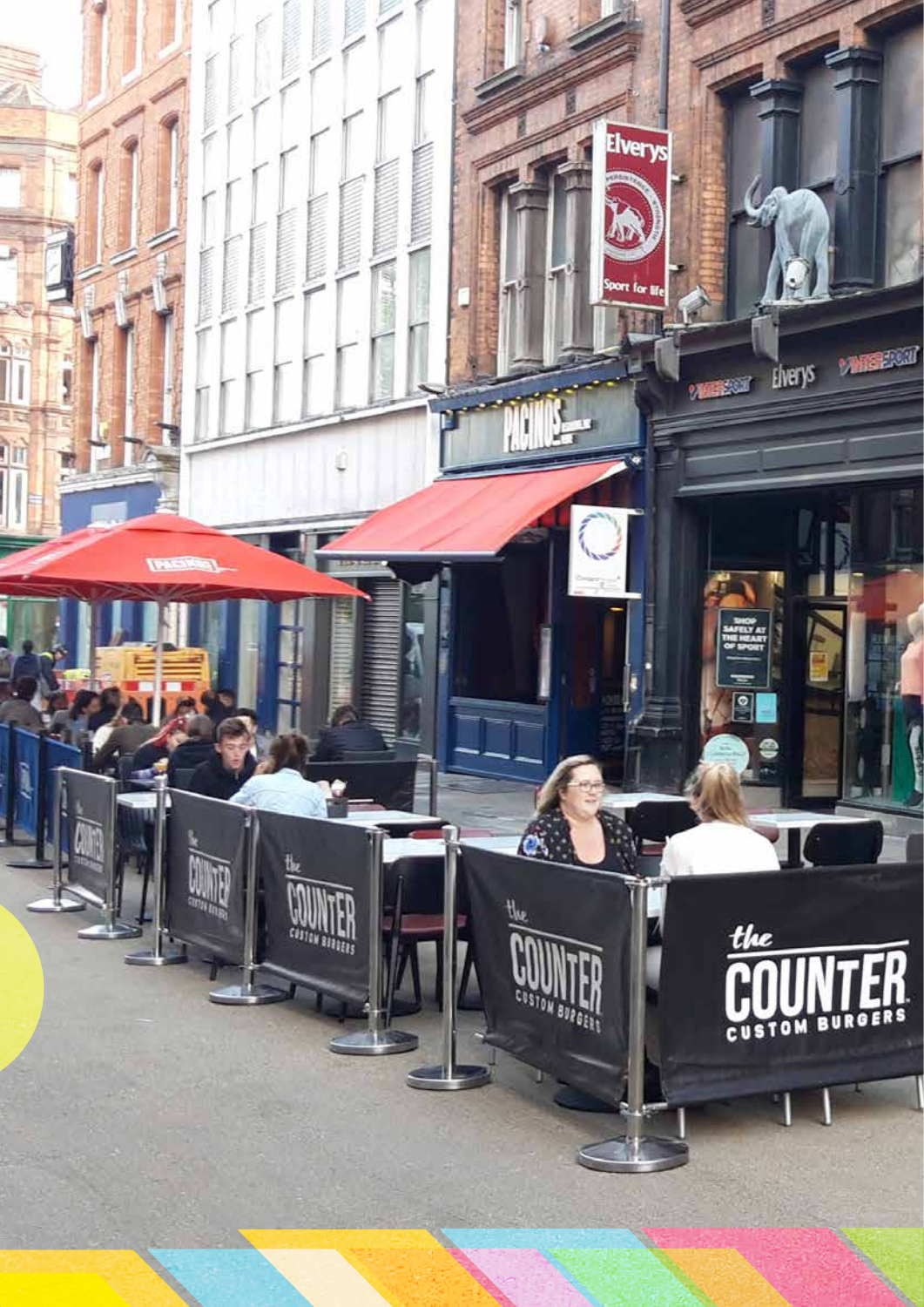# **Temporary COVID Street Furniture Permit Application Procedure**

Applications for temporary COVID street furniture permits are dealt with by way of permission granted under Section 71 of the Roads Act, 1993. Every temporary permit is issued subject to the general conditions for street furniture permits (see below). In addition, specific conditions may be applied in respect of a particular temporary permit. Temporary permits will be issued free of charge for a 6 month period.

## **Acceptable evidence of Public Liability Insurance cover indemnifying Dublin City Council must be provided.**

Formal applications will only be invited, where proposals have been assessed in advance by the Council. The assessment is to establish if capacity exists on the pavement to accommodate the proposal or if a parking space/loading bay can be suspended. The assessment will take account the following:

- existing street furniture
- the convenience & safety of road users, including pedestrians and cyclists
- fire safety
- public health requirements including social distancing

Applicants will be required to provide full contact details for the following personnel;

- the applicant
- the on-site manager
- the businesses COVID Compliance Officer

Any breaches of public health or fire safety guidelines will result in the **immediate** withdrawal and cancellation of the temporary permit.

Completed application forms should be returned to:

Email **streetfurniture@dublincity.ie** 

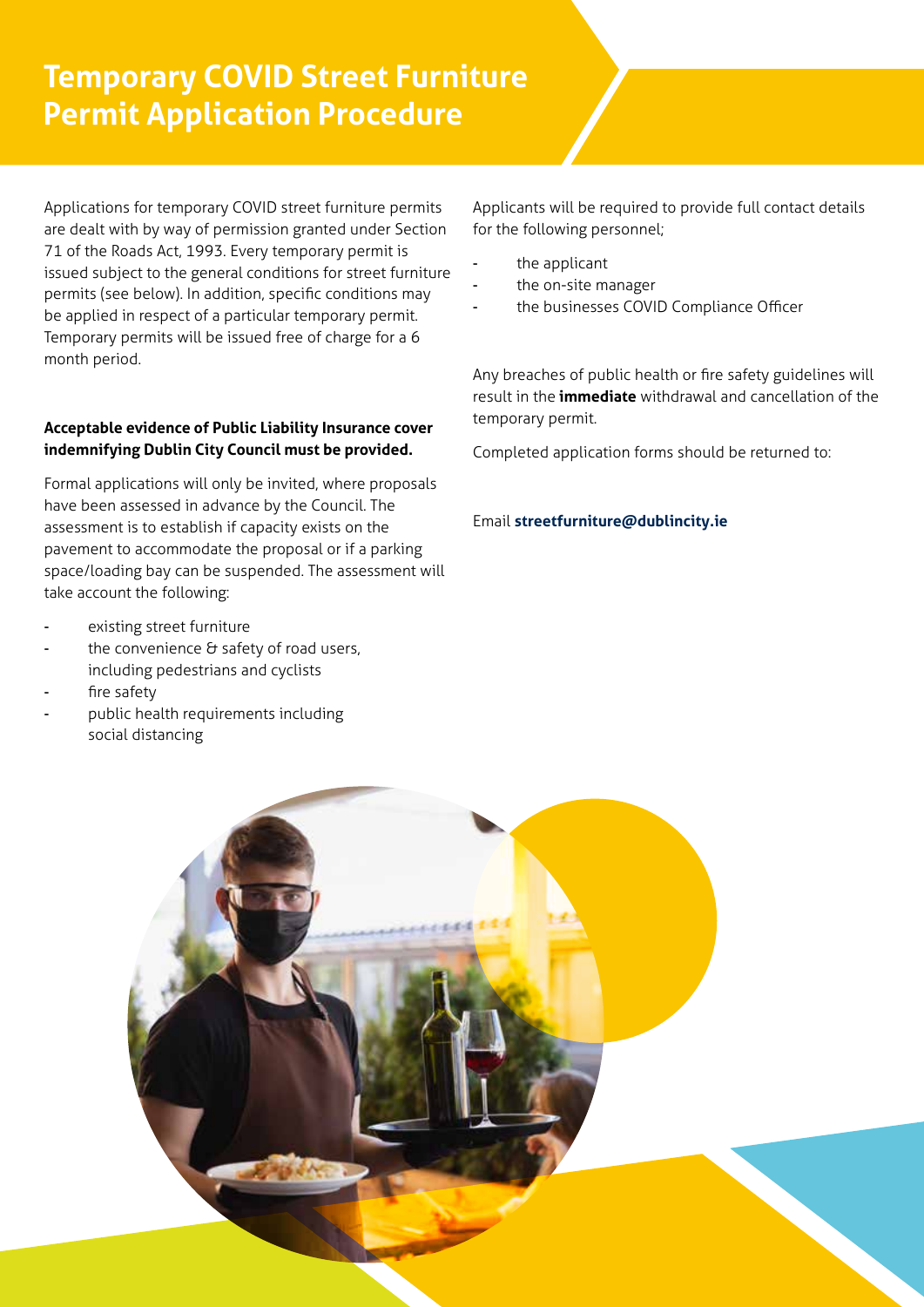### **Notes:**

The applicant will be required to submit one of the following:

(i) Evidence that food is sold for consumption on the premises or (ii) Evidence than an Intoxicating Liquor Licence has been issued in respect of the premises.

All applications must be made on the official Application Form and must be accompanied by drawings, including measurements of the proposed area and dimensions of clear space, providing the required access widths for vehicular and pedestrians, and also indicating the following:

(i) All utilities/services in the area including lampposts, bollards, fire hydrants, manholes, cycle stands, litter bins and all 'in situ' items of street furniture, etc. within 10m of the proposed area.

- (ii) Dimensions of the proposed area and the location and dimensions of the tables, chairs or other items of furniture to be located within the area. Information on the type of outdoor seating and screens to be provided e.g. metal seating, fabric screening etc.
- (i) Dimensions and locations of fire exits.
- (ii) Details of screens proposed to enclose the permitted area. All permitted areas **must** be securely screened.
- (iii) A photograph of the premises.

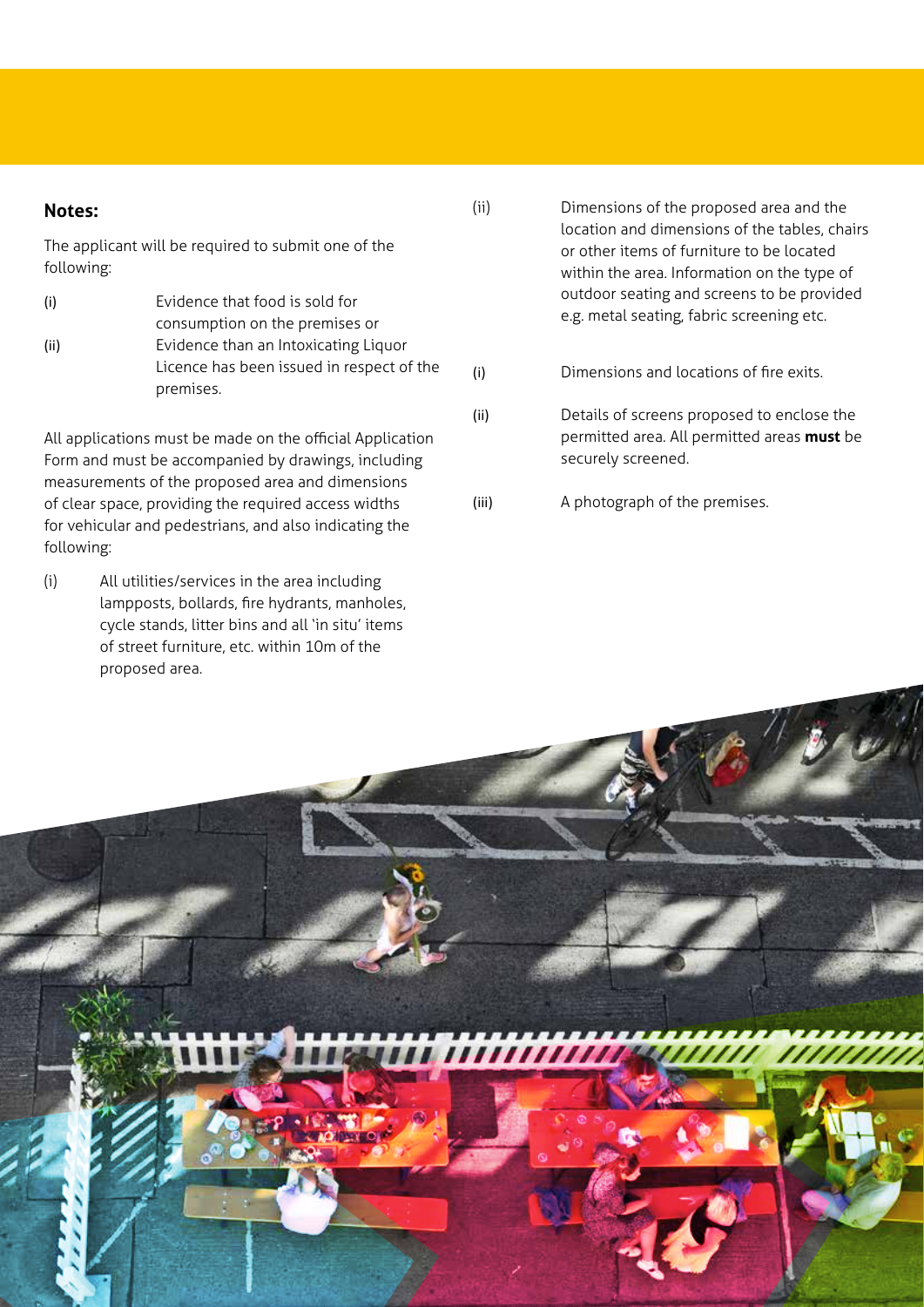# **Temporary COVID Street Furniture Permit Application Procedure**

**GENERAL CONDITIONS FOR THE PLACING OF TABLES AND CHAIRS OUTSIDE A HOTEL, RESTAURANT, PUBLIC HOUSE OR OTHER ESTABLISHMENT, WHERE FOOD/ALCOHOL IS SOLD FOR CONSUMPTION ON THE PREMISES.**

- 1. The granting of a temporary COVID permit refers only to the placing of furniture on a public footpath/ roadway, adjacent to the applicant's property. It does not permit any third party advertising or the storage and display of goods at the location.
- 2. The dimensions and total area of permitted street space in square metres shall be as specified in the Permit.
- 3. The area for street furniture shall be enclosed by way of screens, the design of which, including material proposed to be used, must be approved by Dublin City Council.
- 4. A copy of the Permit shall be prominently displayed at the main entrance outside the premises, so as to be clearly visible by members of the public and officials of Dublin City Council. The permit will be deemed invalid if on inspection items are found in the permitted area, for which a permit has not been granted.
- 5. The granting of a temporary permit does not automatically guarantee its renewal.
- 6. The applicant shall not sub-let the permitted area.
- 7. A change in use of the permitted area will require the submission of a new application.
- 8. The granting of a COVID street furniture permit will be for a 6 month period.
- 9. The applicant/applicant's agent shall maintain the area used for street furniture in an acceptable condition, so as not to constitute a nuisance. He/ she shall indemnify Dublin City Council against

all actions, suits, claims, demands by any person, arising from injury or damage to person or property in consequence of the placement of the said table and chairs or other furniture on the footpath/road. The applicant/applicant's agent will be responsible for compliance with public health advices, including social distancing requirements.

- **10. The Applicant shall be required to submit for inspection to Dublin City Council, and to continue to maintain a Public Liability Insurance policy, which provides cover to a minimum value of €6.5 million indemnifying Dublin City Council against third party claims**.
- 11. Furniture and other items shall be removed immediately if requested by Dublin City Council. Dublin City Council reserves the right to cancel, suspend or vary the terms of the Permit at any time. No claim for damages or loss of income under any heading shall be taken against Dublin City Council for suspending, cancelling or varying the terms of the permit.
- 12. No claim for compensation shall be entertained in respect of damages or losses, suffered as a direct or indirect consequence of the maintenance requirements of any statutory undertaker.
- 13. All costs incurred by Dublin City Council, including any repairs to the public road and services necessary arising as a result of the operation of the permit, shall be at the expense of the permit holder. Only Dublin City Council shall carry out work on the public road/footpath. The permit holder shall enter into an agreement with Dublin City Council to pay for any repairs to the footpath or public roadway arising from the permit.
- 14. Holes may not be made in the public road/footpath.
- 15. A clear and direct entry between the public footpath/road and the entrance to the premises shall be maintained at all times.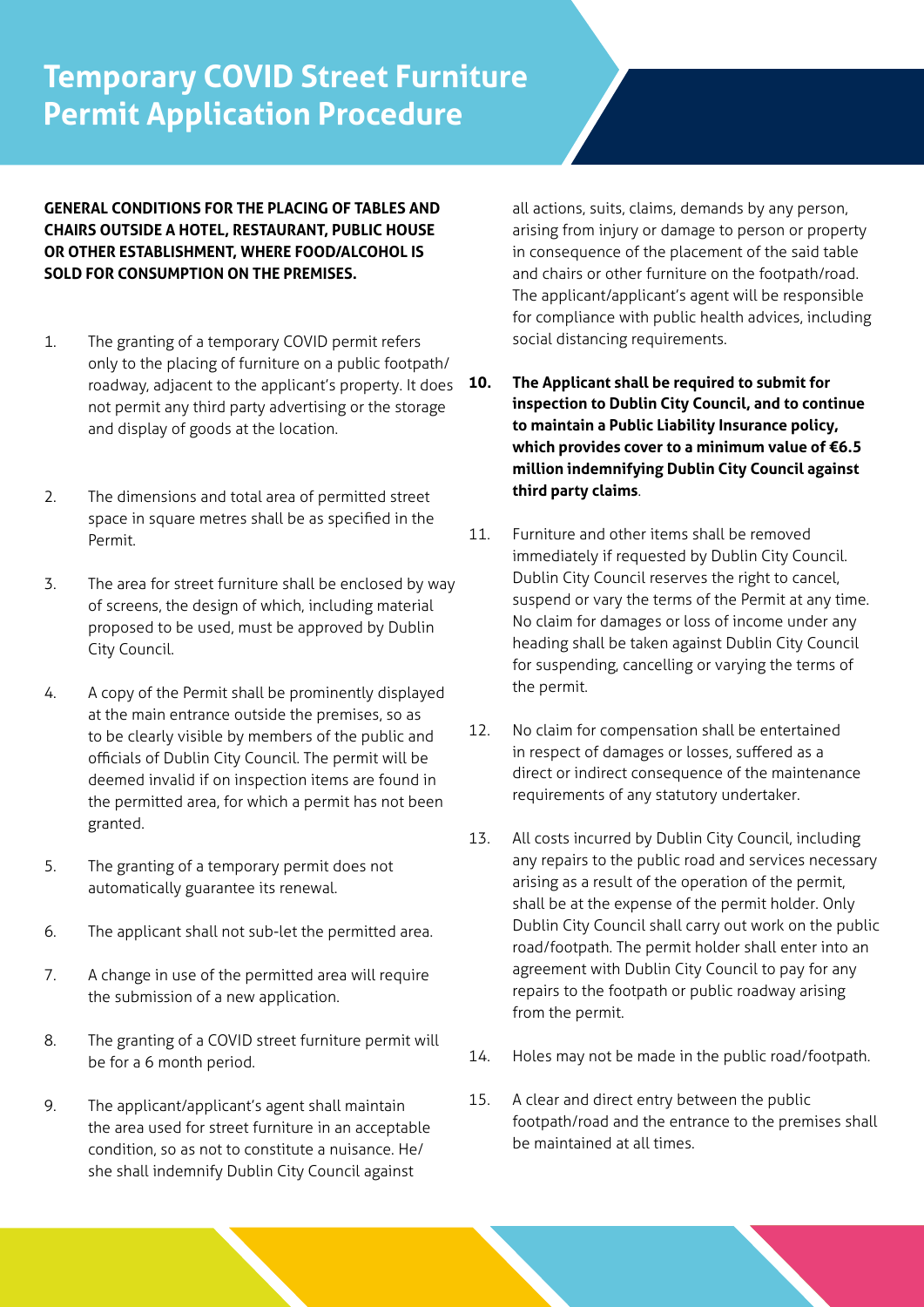- 16. The tables and chairs or other items of street furniture etc., shall not obstruct visibility at junctions, accesses, fire exits and fire hydrants, access for fire appliance etc.
- 17. No musical apparatus shall be used within the permitted area and no music etc. shall be played or broadcast within the permitted area.
- 18. Access for maintenance purposes to public lighting equipment and the associated under-ground or over-head services shall be available at all times.
- 19. The permitted area shall not enclose any public lighting columns or apparatus or use public lighting equipment for unauthorised supports or attachments.
- 20. All water main covers, sewer manholes and service access points for utilities and fire hydrants shall be accessible at all times.
- 21. No table or chair or other item of street furniture shall be positioned over or obstructing a fire hydrant.
- 22. If intoxicating liquor is being served in the area covered by this permit, the permit holder must also comply with the requirements of the Intoxicating Liquor Acts. The attention of the permit holder is drawn to the Dublin City Council (Prohibition of Consumption of Intoxicating Liquor on Roads and in Public Places) Bye-Laws 2008, which prohibit the consumption of intoxicating liquor in public places. Failure to comply with the provisions of the Act  $\theta$ Bye Laws **will** result in the withdrawal of the Street Furniture permit.
- 23. Dublin City Council may reduce the permitted area in any particular case, where the occupied space is required in the interests of public safety or to facilitate any works/event during the course of the permitted period.

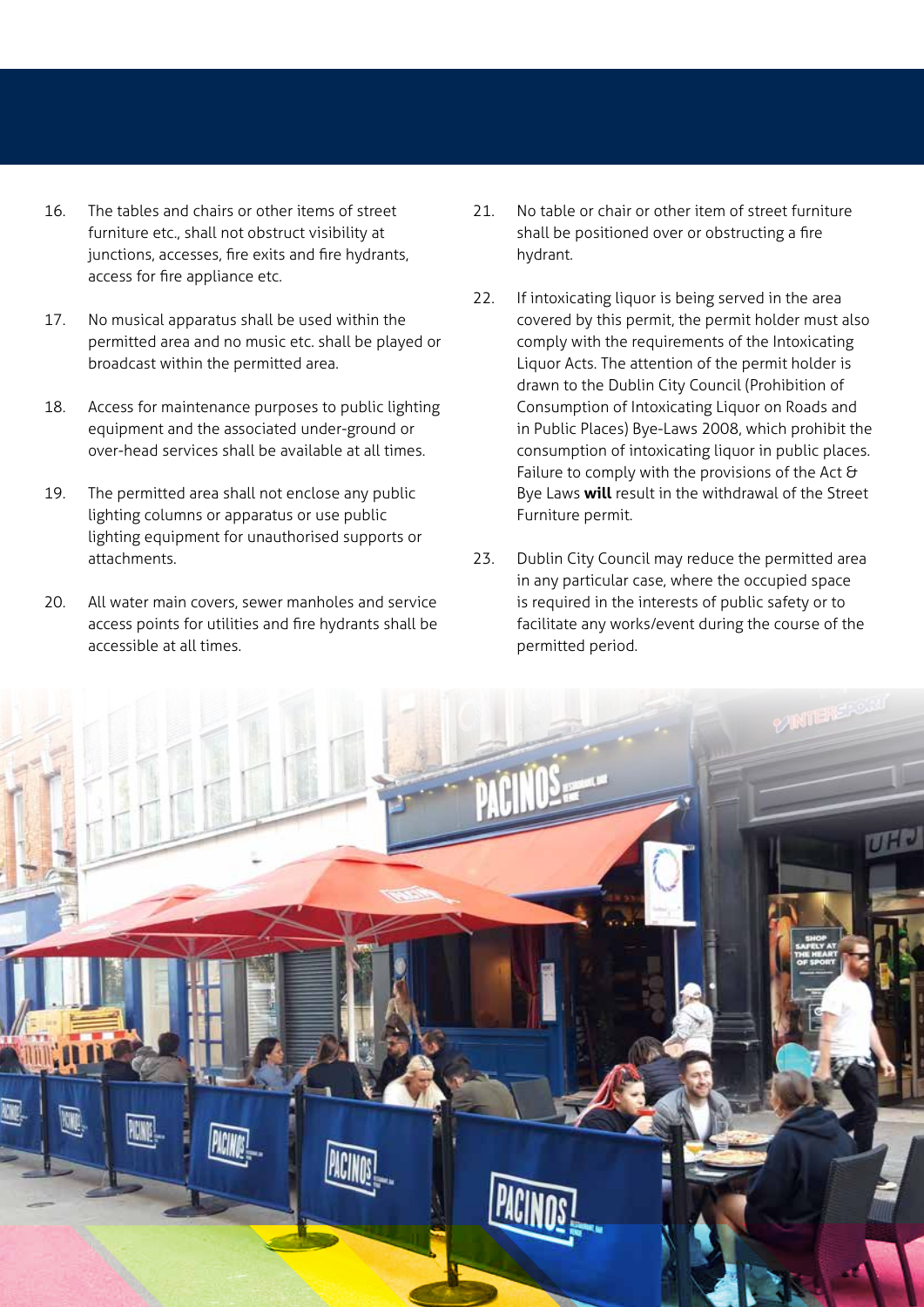- 24. The street furniture shall be of robust and stable construction, to prevent movement in adverse wind conditions.
- 25. Screens as agreed by Dublin City Council are subject to the following conditions:
	- (i) Screens to be plain, coloured or neutral canvas type, not more than 1 metre high, spanning between or framed by simple metal type posts.
	- (ii) Screens to be manufactured from materials of limited combustibility.
	- (iii) Base plates or weighted bases to screening posts must not extend outside the licensed area.
	- (iv) All screens, posts and bases must be demountable.
	- (v) Screens must be sufficiently robust to prevent overturning in adverse wind conditions.
	- (vi) No advertising apart from the name of the premises to be used on the screens, without the permission of Dublin City Council.
- 26. Colour type and size of logos, lettering and names applied to the screens, ancillary equipment etc., must be approved by Dublin City Council.
- 27. Electric or permanently fed gas heaters only are permitted and these must comply with the following conditions:
	- (i) All heating appliances should have the CE Mark and must be installed by a competent installer, maintained and used strictly in accordance with the manufacturer's requirements.
	- (ii) Please refer to Dublin Fire Brigade requirements, outlined below, for further information in relation to heating appliances.
- 28. The footpath/road clearance, as specified in the Permit, must be maintained at all times.
- 29. Street Furniture may only be placed on the street between the times specified on the permit and must be removed outside these hours. If any street furniture is in place outside of permitted hours, the permit will be **immediately** rescinded and furniture will be removed at the permit holder's expense.
- 30. When furniture is placed in a parking space/loading bay a robust barrier/edge must be provided to provide protection. This should also have high visibility markings.
- 31. When placing furniture in parking space/loading bay, consideration should be given to height differences between the carriageway and the footpath, ensuring that this is made safe for customers.
- 32. The operator is required to provide their own litter bins (include provision for cigarette litter for licensed premises) and to carry out regular cleaning within & around the outside space and retain a cleaning log for inspection. The recommended cleaning schedule is hourly. The area should be cleaned down at the end of trading to remove any spillage, staining or litter, created as a result of the activity.
- 33. The placing of A-boards outside or within the permitted area is not allowed.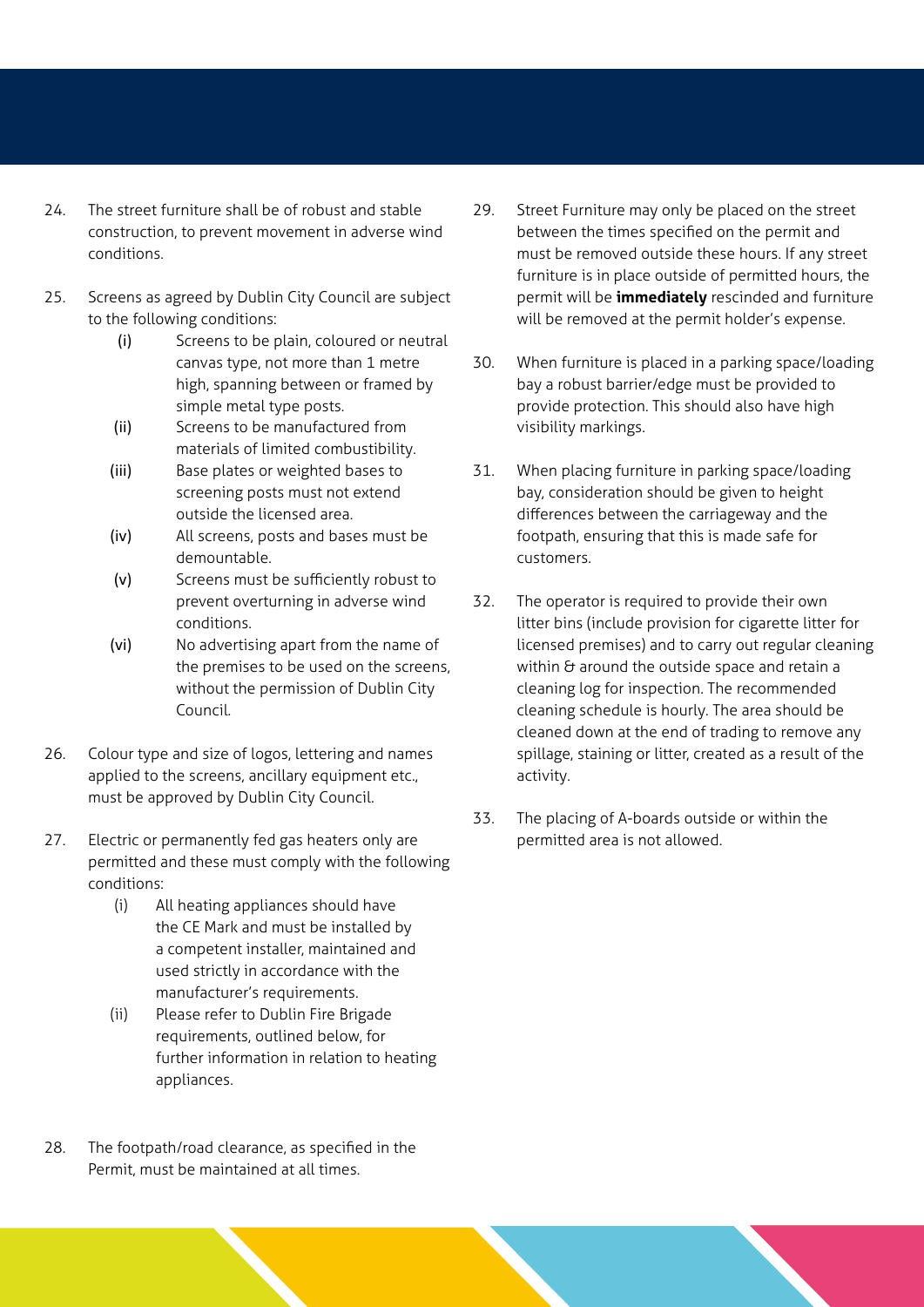# **Dublin Fire Brigade Fire Safety and Operational Requirements**

## **Awnings (requiring Planning Permission)**

Where awnings can open directly opposite each other on both sides of the street, a minimum separation distance of 3.5m is required between fully extended awnings to allow for Fire Brigade access.

Outdoor heaters are to be located so that they do not block escape routes

**The use of portable LPG heaters is not permitted**.

### **Heating**

Outdoor heating should consist of one of the following options:

Permanently piped gas heating in compliance with I.S. 820:2019.

Electric Heating (achieving a minimum IP Rating of IP55). Infra-red Heating (achieving a minimum IP Rating of IP55).

All outdoor heaters should comply with the relevant Irish Standards, should be installed by a competent person, and the installation should be certified, as outlined in the standard.

### **Barriers/Windbreakers**:

Barriers and windbreakers should not impede escape from the outdoor seating area. Where barriers or windbreakers extend for more than 18m in length, they are required to have clear openings achieving a width of 900mm to allow occupants to escape the outdoor seating area.

Pods/ Gazebos:

A Fire Safety Certificate Application will be required in respect of all dining pods.

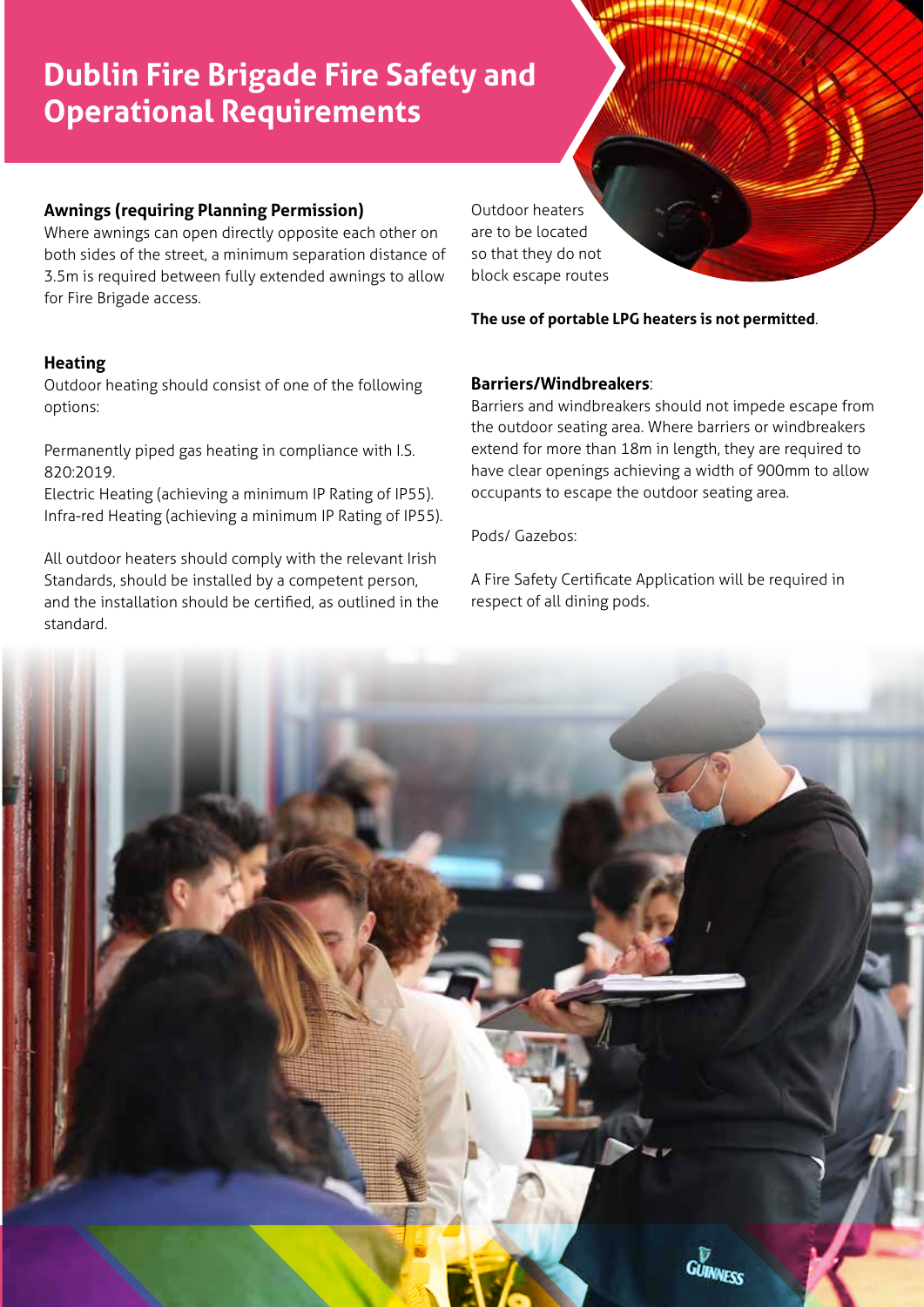# **Dublin Fire Brigade Fire Safety and Operational Requirements**

A Fire Safety Certificate Application in addition to Planning Permission will be required in respect of gazebos that are permanently fixed in situ i.e. that are not considered a temporary structure.

Information on the Fire Safety Certificate process can be found at: **https://www.dublincity.ie/business/dublin-firebrigade/fire-safety-prevention/fire-safety-businessesemployees-and-employers/fire-safety-certificateapplication**

The applicant should obtain the services of Fire Consultant / Chartered Engineer, in order to make the Fire Safety Certificate Application on their behalf.

All furniture and fittings within pods and gazebos are to comply with the "Department of the Environment Code of Practice for Fire Safety of Furnishings and Fittings in Places of Assembly".

### **https://www.housing.gov.ie/sites/default/ files/migrated-files/en/Publications/ Community/FireandEmergencyServices/ FileDownLoad%2C818%2Cen.pdf**

All wall, ceiling, floor linings and materials in Gazebos, are required to comply with Part B of the Building Regulations.

Where pods and gazebos are located in adjacent to roadways, a minimum clear separation distance of 3.5m is maintained at all times for Fire Brigade Access.

### **Tables and Chairs**

Tables and chairs are to be located so that they do not:

- Block or impede the means of escape from the premises, or adjacent premises.
- Block or impede access to fire hydrants.
- Reduce the clear minimum width of the roadway to less than 3.5, which is required for Fire Brigade Access.

In addition to the above, all tables and chairs are to be constructed of non-combustible materials, or are to comply with the "Department of the Environment Code of Practice for Fire Safety of Furnishings

and Fittings in Places of Assembly". **https://www. housing.gov.ie/sites/default/files/migratedfiles/en/ Publications/Community/FireandEmergencyServices/ FileDownLoad%2C818%2Cen.pdf**

### **Parklets (requiring Planning Permission)**

All parklets shall be:

Constructed throughout of materials of limited combustibility. Where parklets are constructed of timber, the timber is required to be impregnated and is to comply with Part B of the Building Regulations.

Located so that they are not directly in front of the exit door from the premises.

Not provided with LPG Heating

Enforced as non-smoking areas.

Located in such a manner that a minimum clear separation distance of 3.5m is maintained on the adjacent roadway, at all times, for Fire Brigade Access.

In addition to the above, a Fire Safety Certificate Application may be required in respect of some parklets. Information on the Fire Safety Certificate process can be found at

**https://www.dublincity.ie/business/dublin-firebrigade/fire-safety-prevention/fire-safety-businessesemployees-and-employers/fire-safety-certificateapplication**

The applicant should obtain the services of a Fire Consultant/Chartered Engineer, in order to make the Fire Safety Certificate Application on their behalf.

#### **Umbrellas**:

No smoking shall be permitted under outdoor umbrellas

Where infra-red or electric heaters are located within, or directly in contact with an umbrella used for outdoor seating, the umbrella shall be certified for use with an outdoor heater.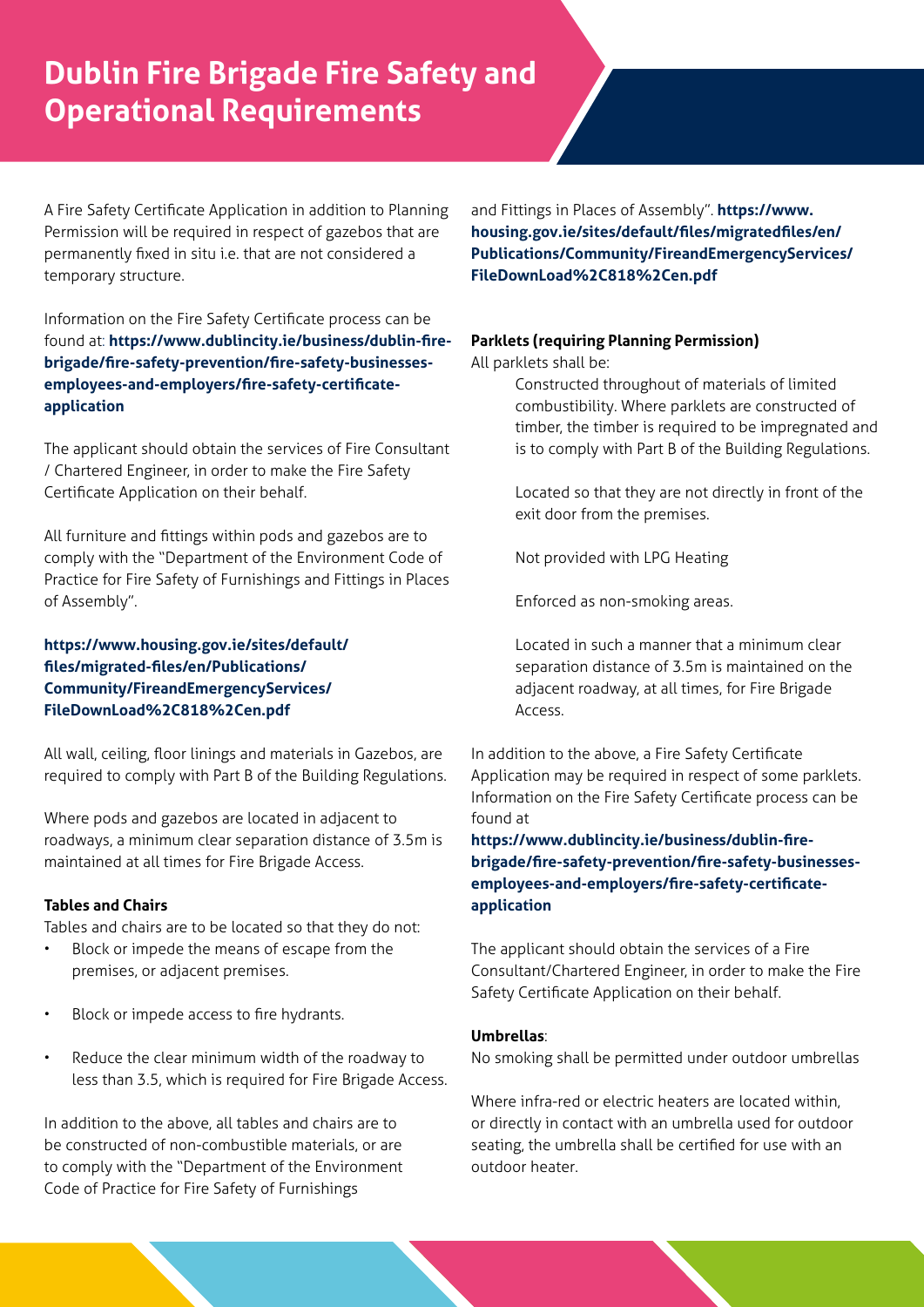

#### **Use of parking spaces/loading bays**

If parking spaces/loading bays are used for outdoor seating, they should not:

Block or impede access to fire hydrants.

Block or impede Fire Brigade Access on the roadway. A minimum clear width of 3.5m is required for Fire Brigade Access.

Extend beyond the line of the existing loading bay onto the roadway.

Block or impede the means of escape from the premises, or adjoining premises.

#### **Use of Public Footpath**

The use of the public footpath for outdoor street furniture, should not:

> Block or impede the means of escape from the premises, or adjacent premises.

Block or impede access to fire hydrants.

#### **Temporary structures attached to a premises**

The definition of a temporary structure is a structure "*of a temporary nature erected on a site for a period not exceeding 28 consecutive days or 60 days in any period of 12 months*". If the structure cannot be defined as a

temporary structure, a Fire Safety Certificate may be required. Information on the Fire Safety Certificate process can be found at

### **https://www.dublincity.ie/business/dublin-firebrigade/fire-safety-prevention/fire-safety-businessesemployees-and-employers/fire-safety-certificateapplication**

The applicant should retain the services of a Fire Consultant/Chartered Engineer, in order to make the Fire Safety Certificate Application

In addition the following general comments apply in respect of Fire Safety:

> Fire safety in a premises is the responsibility of owners, occupiers and management of the premises, as outlined in the Fire Services Act 1981 and 2003 (as amended). The owners, occupiers and management of the premises should familiarise themselves of their responsibilities under the Fire Services Act.

The requirements outlined above may need to satisfy other regulations and/or legislation, and the applicant should seek further advice as necessary.

The Fire Authority is available to provide clarification and advice to applicants, if required, prior to making a licence application.